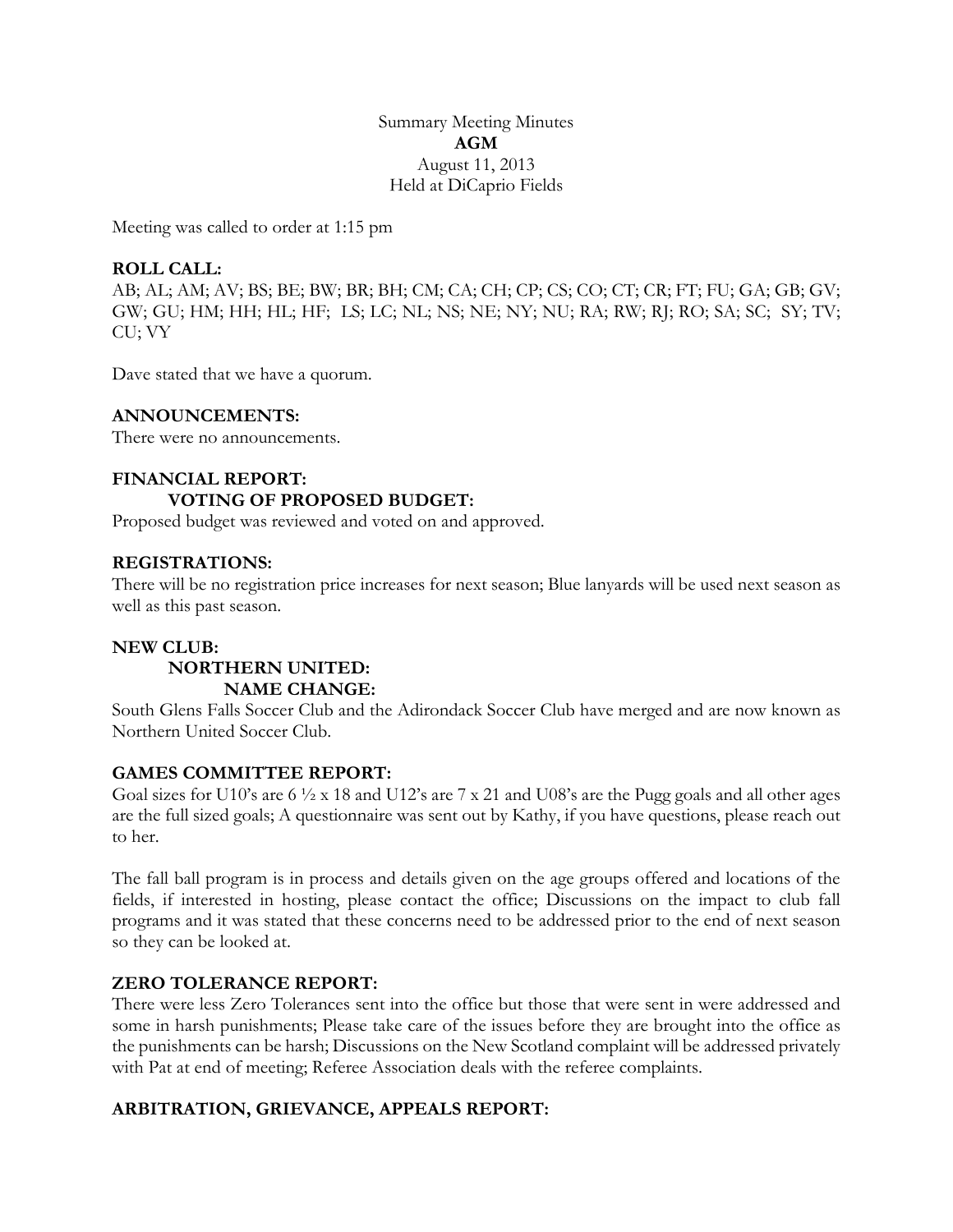There was one arbitration complaint come in this season and there were no appeals.

#### **EMPIRE CUP TOURNAMENT REPORT:**

Great job by Kathy on Empire Cup; Revenue is up and the profits are up as well.

Discussion of Tammy resigning as referee assignor, it will be taken over by the referee association after her departure.

# **NEW BUSINESS: AWARDS NEXT YEAR, 8-19'S:**

Discussions on the awards for first and second place teams in each division and thoughts on if they should change and ideas as to what the changes should be; further discussions will be taken on this subject.

# **APPROVED PAPERWORK: CONFLICT: CONFIDENTIAL:**

Discussions on the consequences for those who do not fill out the Conflict of Interest and Confidentiality Agreement forms and decisions made by the board on what should be done; Board voted that there is a 15 day time frame for these documents to be signed and sent into the office and for those that do not follow that guideline, they are to be removed from the position they hold.

# **CLUB VISITATION: SOLICIT DATES:**

CDYSL is looking to meet with all clubs and a poll will be sent out and plans will be made to meet with clubs to get to know each other better and have better communication.

## **US CLUB:**

# **ACCEPTANCE TO CDYSL LEAGUE PLAY:**

Discussions on letting US Club teams play in the spring league; more information is needed and discussion is tabled until more answers can be given to the board at the October board meeting.

## **OLD BUSINESS:**

Dave speaks about a couple of rules that were left off at the voting's of the Bylaws, Constitution and Rules and Regulations; Dave reads the items left off; a vote was take and the rule was passed; Tammy will send club presidents the updated documents.

There are no Hall of Fame recipients today or referee of the year recipients. A plaque was given to the Capital United team who won the National Championships for Presidents Cup; Liz Villamil thanked all for their support and help.

#### **ELECTION:**

Discussions of the individuals running for officer positions; Votes were taken and the following are now voted into their positions: Pat Ramundo was re-elected as President; Dave Sparks was re-elected as 1st Vice President; Dave Yule was re-elected as Treasurer; Tim Frament was re-elected as At Large and Tim Owens was re-elected as At Large.